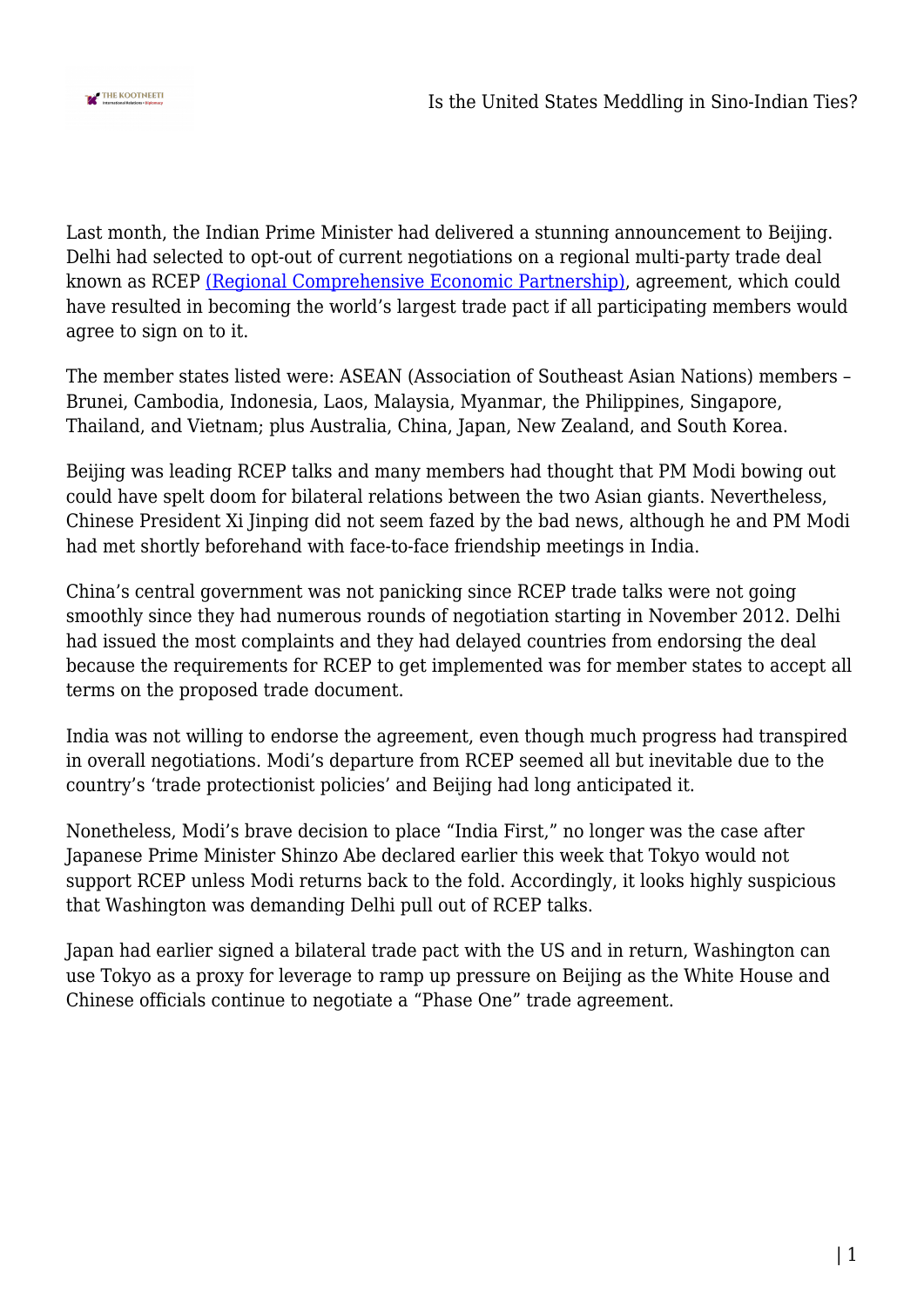



Indian Prime Minister Narendra Modi with US President Donald Trump/ Image: Getty/AFP

The strategy would call for Tokyo to walk away from current talks with Beijing until China signs a trade agreement with the United States. From a strategic perspective, that's brilliant, but Modi looks weak, not strong when walking away from RCEP, as for many, Delhi appears to be taking instructions from Washington on this.

Modi is correct to build a strong India that stands to become very independent-minded. The nation has over 1.2 billion people and could emerge as a diplomatic and economic superpower a few decades later on, but Delhi can only achieve that by supporting a country, which would not be beholden to any other nation for its survival and well-being.

India should understand that great power games are always in a state of flux. Your friend today could be your enemy tomorrow and that's just a fact of life. Delhi can boost ties with Washington but there's no permanency by acting in this manner. Delhi by following Washington places them at a lower diplomatic level, which will be much more challenging for them to reverse course if they choose to do so later on.

Yes, Modi is confronting serious territorial disputes in the Kashmir region with its neighbours – China and Pakistan, but Delhi has to fight its own battles and not require Washington and Tokyo to rescue them from yet another international crisis. An independent